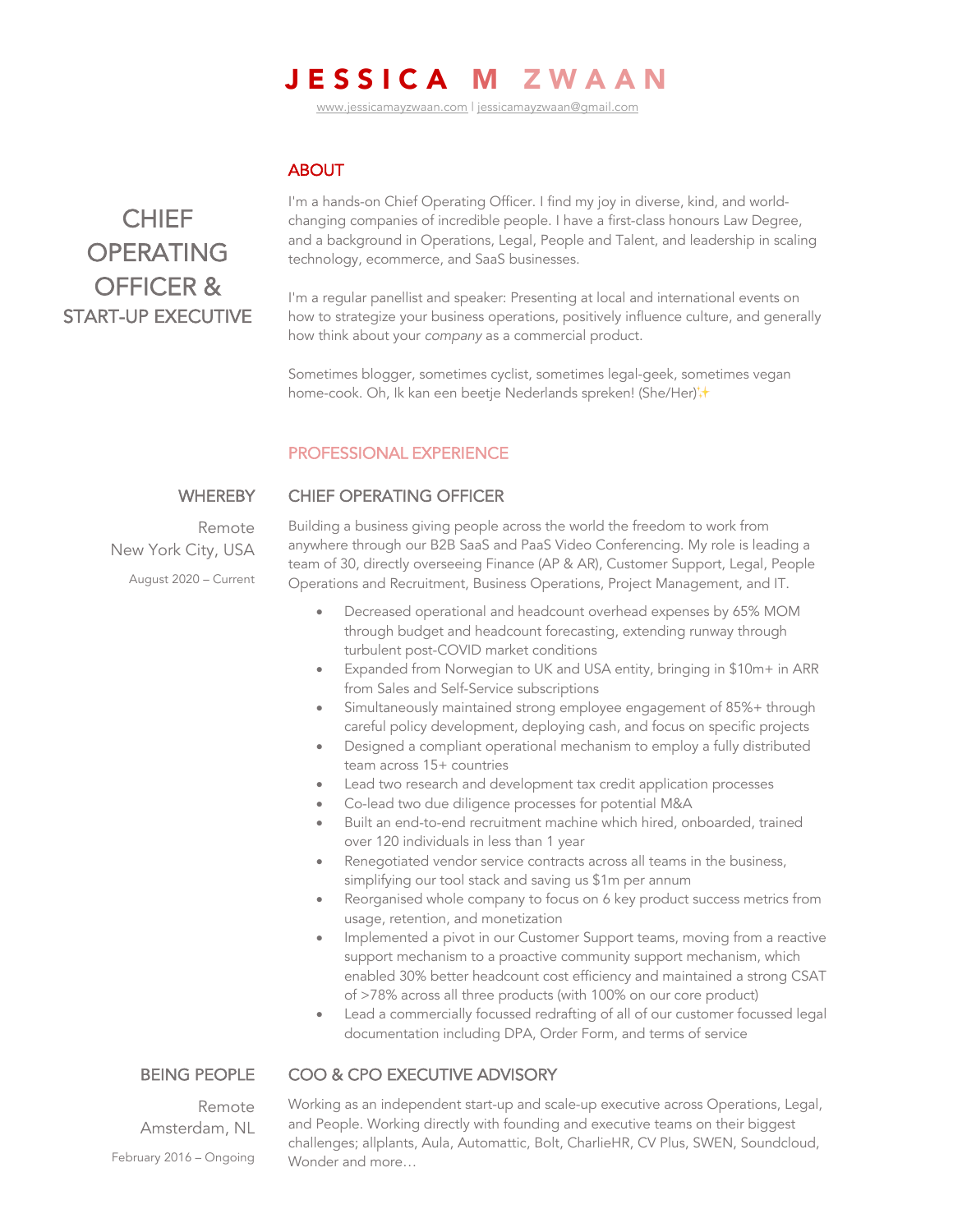

# MCCANN **WORLDGROUP**

London, UK June 2018 - August 2019

# GROUP HEAD

McCann asked me to join their UK Talent Team, heading up a 13-person function as it built out a new strategy and direction. I strived to go above and beyond my job description in my role at McCann, creating fresh solutions to pesky hurdles as we've built from a legacy, dated way of working to a world-class and award-winning function.

#### **WONDERBLY** VP PEOPLE OPERATIONS

London, UK April 2016 – June 2018 Wonderbly are proud Sunday Times Tech Track #1 2017, and a Tech Nation Future-50 company! I was the first People and internal operations hire and a core member of the leadership team, working with management to coach them into supporting a growing business, who looks for best in class colleagues and team-members. I managed People, Talent, Payroll, Facilities.Overall, my biggest achievement has been building the function from the ground up, with little resource; I've strategised, built, and managed the award-winning and effective team.

#### BOX PEOPLE PARTNER

London, UK Jan 2015 – Feb 2016 This role began as a narrower-scope generalist position in pre-IPO Box, and ended as a multifaceted branding, engagement, culture and talent ambassador role. I designed and implemented training (interviewing, system, bias), coached leadership on talent attraction, and structured the Europe EVP strategy. I also personally managed ATS implementation, training, and support for Europe.

# GOLDMAN SACHS

London, UK May 2014 – January 2015 A hands-on, engaged role with campus and experienced technology recruitment, early careers, and onboarding (Strats/Quants).

2014 I moved to the UK and travelled for a few months. Including some time selling band merch on tour, travelling around Benelux in a van, and bungee jumping off a crane in Glasgow.

# BHP BILLITON

Brisbane, AUS Nov 2010 – Feb 2014

# HUMAN RESOURCES OFFICER

HUMAN CAPITAL MANAGEMENT

HR Graduate in rotation working across every HR department in the business (from Industrial Relations to Accommodation) and then moving to a full-time role as a HR Officer/Business Partner.

# **EDUCATION**

### UNIVERSITY OF LAW

## BACHELOR OF LAWS (HONS) 1:1

London, UK 2019 – 2021 First-class Honours 86%. Nominated and elected Class Representative. 90% dissertation on the legalities of remote working cross border in the EU.

### CIPD

### LEVEL 5 HUMAN RESOURCES DIPLOMA

London, UK 2016 – 2018 Employment Law, Reward and Remuneration, Employee Engagement, Leadership Skills and Development, Talent Development and Acquisition, Business Strategy, and Organisational Design.

## UNIVERSITY OF QLD

BACHELOR OF JOURNALISM

Brisbane, AUS 2008 – 2011

#### Publishing and Communications. Activities and Societies: Women's College II UQP Poetry Society || Associate University Queensland Press and Bookstore.